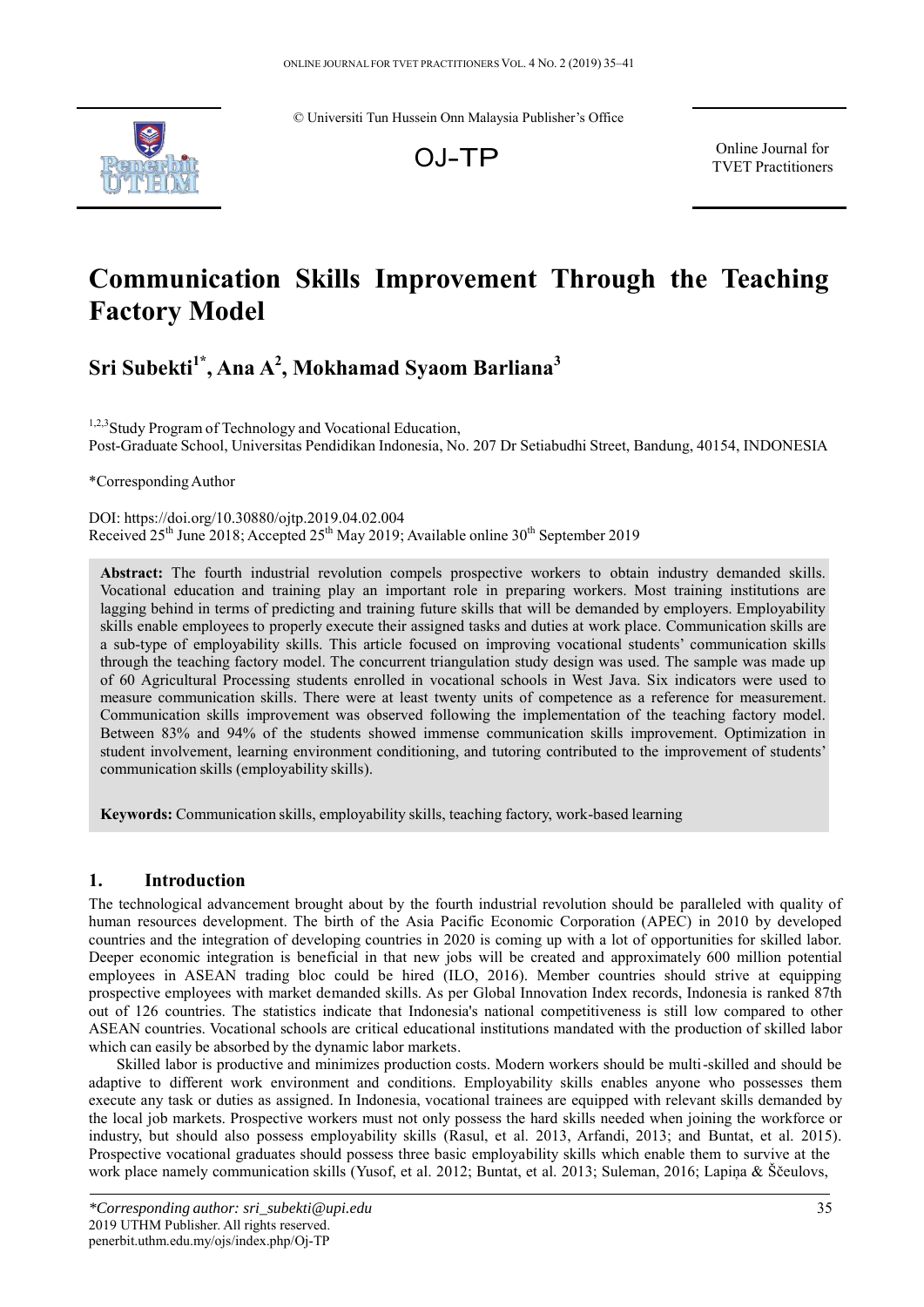2014; Rasul, et al. 2013; and Arfandi, 2013), problem solving skills (Yusof, et al. 2012; Lapiņa, & Ščeulovs, 2014; Rasul, et al. 2013; Ismail, et al. 2015; Arfandi, 2013; Suarta, et al. 2015) and cooperative skills (Yusof, et al. 2012; Buntat, et al. 2013; Suleman, 2016; Rasul, et al. 2013; and Arfandi, 2013).

Communication skills is not only limited to speaking and participating in conversations, discussions and meetings but stretches to the ability to read and interpret written information, communicate thoughts or ideas or information or messages in written form and listen to and respond to messages either verbal or non-verbal such as gestures or body language (Rasul, et.al., 2013). Communication skills are also reflected by the ability to communicate in a foreign language, listen to others, communicate well-thought ideas, express agreement or disagreement well, and understand spoken and written language (Lapina dan Ščeulovs, 2014).

The communication aspect of the employability skills is defined by various indicators. The defining indicators for each aspect was adapted from employability skills assessment in studies by Rasul, et al (2013) and Hanafi, I (2014). Measuring indicators of the communication aspect is shown in Table 1.

| <b>Table 1 - Measuring indicators</b> |                   |  |
|---------------------------------------|-------------------|--|
| Aspect                                | <b>Indicators</b> |  |
| Communication                         | Reading           |  |
|                                       | Writing           |  |
|                                       | Calculatin        |  |
|                                       | Listening         |  |
|                                       | Speaking          |  |

Hanafi, I., (2014) expressed employability skills indicators in the form of an analytic rubric which was tailored to the needs of the study. Employability skills indicators description for communication ability aspect is shown in Table 2.

| <b>Indicator</b>  | <b>Description</b>                                                                                                                             |
|-------------------|------------------------------------------------------------------------------------------------------------------------------------------------|
| Reading           | Positioning, understanding, and interpreting written information to perform<br>daily                                                           |
| Writing           | Conveying opinions, ideas, information and news in written form                                                                                |
| Calculating       | Showing a good calculation base using practical approach to resolve<br>technical issues at work                                                |
| Listening         | Accepting, following, interpretting and replying information verbally or<br>with appropriate body language                                     |
| Speaking          | Delivering verbal messages appropriate to the work situation;<br>participating actively in discussions or convey ideas and opinions in working |
| Serving customers | Giving service and communicating to consumers with empathy to<br>give satisfaction that meets the consumer expectations                        |

| Table 2 - Emplovability skills indicators description for communication skills aspect |  |
|---------------------------------------------------------------------------------------|--|
|                                                                                       |  |

Source : Hanafi, I., (2014)

Teaching strategies become important in developing employability skills as illustrated in Table 3.

| Table 3 - Appropriate teaching strategy to develop employability skills |                                          |  |
|-------------------------------------------------------------------------|------------------------------------------|--|
| <b>Employability Skills</b>                                             | <b>Teaching Strategy</b>                 |  |
| Communication                                                           | Writing and presenting the verbal report |  |
|                                                                         | Rules of                                 |  |
|                                                                         | Demonstrati                              |  |
|                                                                         | Working in Group                         |  |

Source: DEST (2006)

Vocational Agribusiness and Agrotechnology expertise are priority areas in Indonesia. This is because agribusiness has vast potential and it is evenly distributed in most regions of Indonesia. Agricultural Produce Processing Agribusiness (APHP) is one of the expertise competence under Vocational Agribusiness and Agrotechnology expertise. This expertise competency is aimed at creating graduates who have relevant competencies as stipulated by the Indonesian National Work Competency Standards (SKKNI). One of the key competencies students must have is bread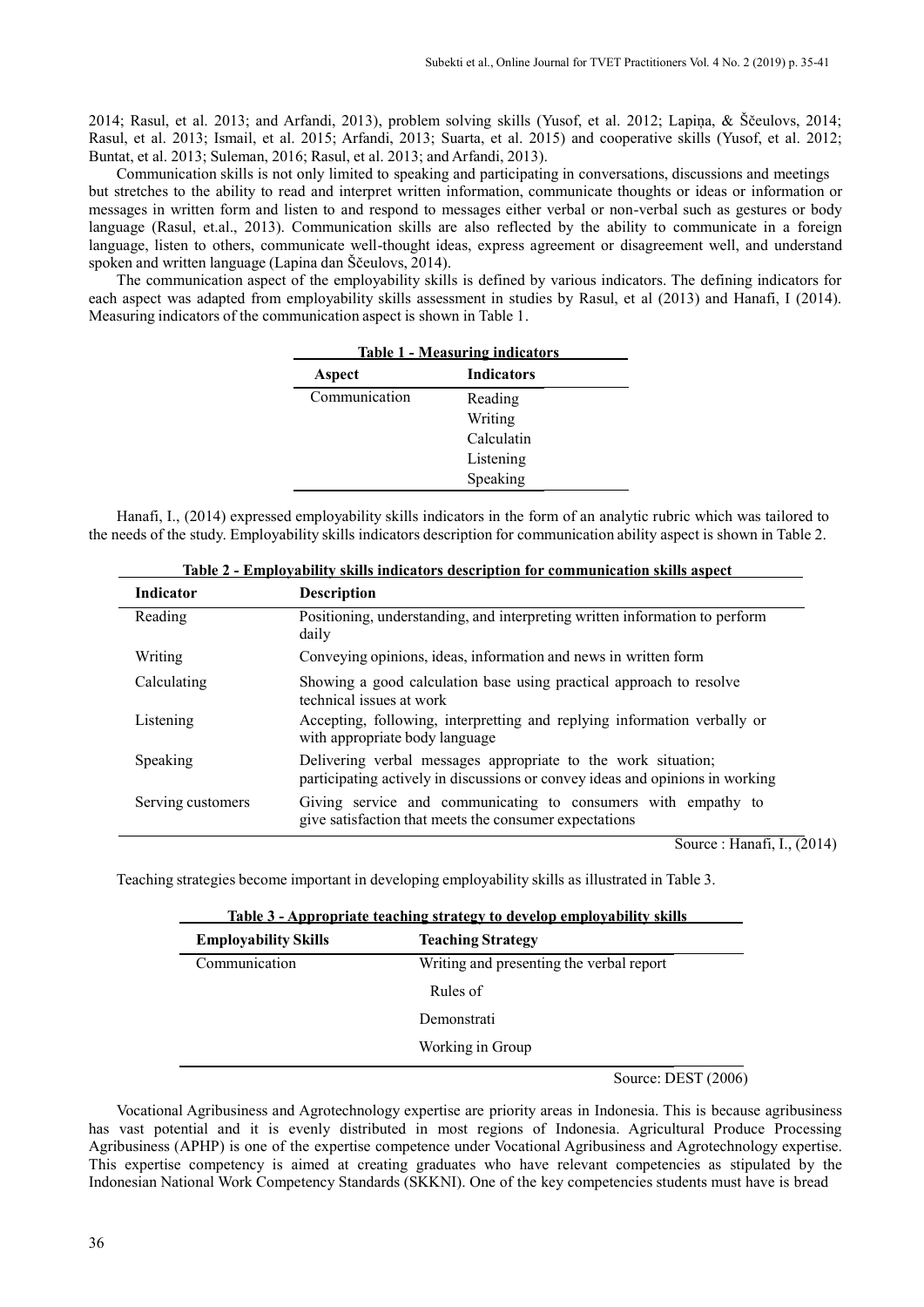processing. Bread processing competency is categorized under the food industry and agricultural product processing technology elective in the SKKNI. There are five competency units that students must have in their bread processing competency, namely, participating effectively in the bread factory, mixing the dough ingredients, operating the dough forming process, carrying out the final development process and baking the bread, and carrying out the production process. Student competencies can be optimally developed if vocational schools appropriately choose and implement suitable learning models and approaches that are able to support the achievement of competency demands of the world of work.

The teaching factory model is the interface of vocational education and industry. The application of the teaching factory learning model links and matches vocational education to job market needs (Directorate of Vocational Development, 2017). The implementation of the teaching factory model is aimed at harmonizing training with industry needs (Chryssolouris, Mavrikios, & Rentzos, 2016). The teaching factory model is capable of improving students' hard and soft skills in terms of work-based learning (Martawijaya, 2012). Teaching factory enables students to reach industry standard competencies in the form of psychomotor skills, cognitive skills, and affective skills. The teaching factory is invaluable to vocational education and training because it enhances the competitiveness of vocational graduates (PSMK, 2015).

This study focused on improving students' communication skills through teaching factory model. The teaching factory enables the transfer of knowledge from industry to vocational schools through technology. The teaching factory model increases students' employability skills whilst studying in vocational schools.

# **2. Research Method**

The concurrent triangulation design was used. Quantitative and qualitative data is collected at one go and data is then compared to identify the existence of differences, combinations, or convergence. The simultaneous data collection is done in order to compare and integrate the findings side by side in the discussion. This research used the mixed methods. Qualitative data was used to describe the implementation of teaching factory model whilst quantitative data was used to establish possible increment in students' communication skills through the teaching factory model.

The study population comprised bread production students in West Java under the Agricultural Produce Processing Agribusiness expertise competency who were exposed to the teaching factory model. Participants were purposively sampled. The sample comprised 60 students from SMKN 1 Cibadak, SMKN 1 Pacet, and SMKN 2 Subang who were studying the bread production using the teaching factory model. Additionally, the respective bread production teachers were also part of the study. Qualitative data was collected using semi-structured interviews. Quantitative data relating to the impact of the teaching factory model on students' communication skills was collected through performance assessments.

# **3. Result and Discussion**

Measurements of the communication aspects of employability skills were carried out in three stages, namely, stage 1, at the beginning of the learning process, stage 2, in the middle of the learning, and stage 3, at the end of the learning process. Measurements were made using a performance assessment with indicators in the form of a 1 -4 Likert scale. Each score has different measurement criteria related to the competency unit assessed. The purpose of using the same performance assessment at each stage was to determine the increase or decrease in the acquiring of employability skills by the students during the learning process.

# **3.1 Communication Skills Measurement**

Measurements of the communication aspects of employability skills consisted of six indicators, namely reading, writing, counting, listening, speaking, and serving customers. The following are the results of the communication skills measurement at SMKN 1 Cibadak, at SMKN 1 Pacet, and at SMKN 2 Subang.

#### 3.1.1 SMKN 1 Cibadak

Overall, an increasing trend (excellent category) in the mastering of communication skills was established in all the three stages as shown in figure 1. In all the three stages reading, speaking, and customer serving were excellently mastered from stage 1 up to stage 3 as shown by high percentages. The mastering of communication skills in terms of the measuring indicators plummeted in stage 2 but subsequently surged in stage 3. The results the communication skills measurement at SMKN 1 Cibadak is shown in Figure 1.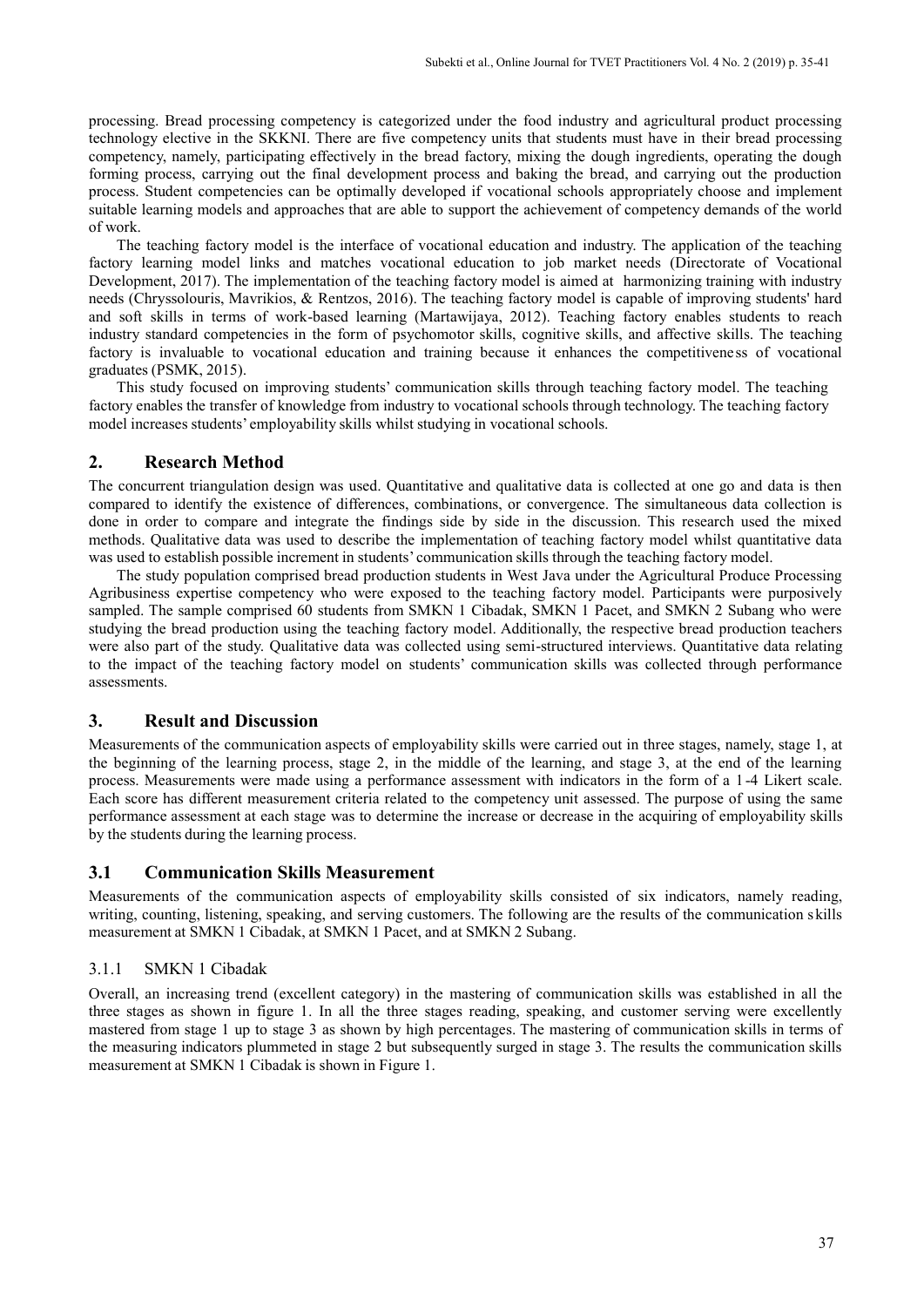

#### 3.1.2 SMKN 1 Pacet

Overall, the mastering of communication skills showed an increasing trend in the good category and approximately constant in the excellent category from stage 1 up to stage 3 at SMKN 1 Pacet. In the good category, speaking and customer serving were outstanding. However, reading was excellently mastered as revealed by the high percentages in all the 3 stages. Furthermore, writing was also fairly mastered in all the three stages. The results of student' of communication skills measurement at SMKN 1 Pacet are illustrated in Figure 2.



#### 3.1.3 SMKN 2 Subang

The results of students' communication skills measurement at SMKN 2 Subang are shown in Figure 3. Overall, an increasing trend was realized in the good category. All measuring indicators of communication skills were very high in all the 3 stages. However, there was decreasing trend in both the fair and excellent category. Communication skills measuring indicators of counting, speaking and customer serving were relatively high in all the 3 stages in the good category. However, there were spectacular drop of writing and listening in stage 2 and 3 in the good category.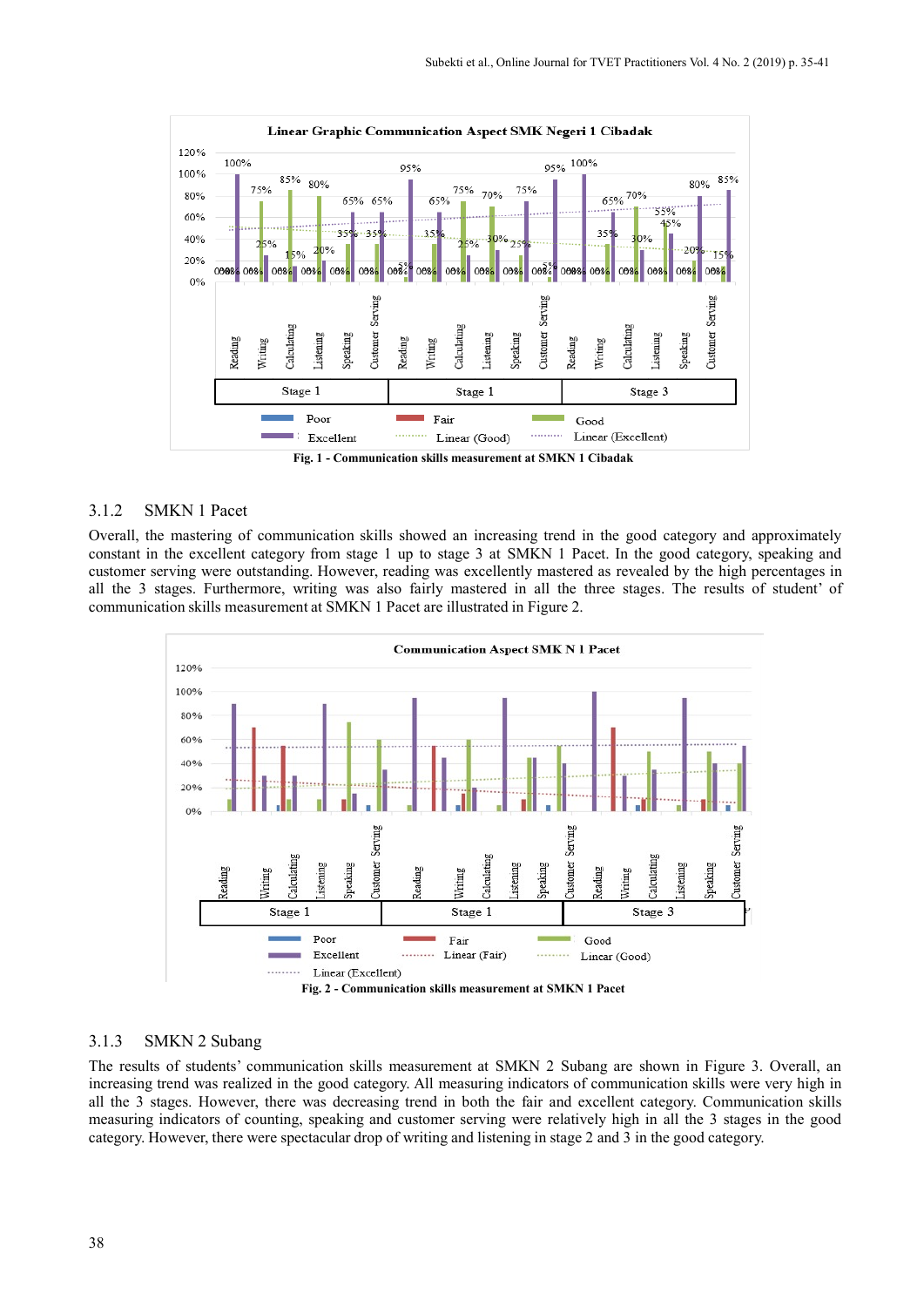

**Fig. 3 - Communication skills measurement at SMK N 2 Subang**

## **3.2 Improved Communication Skills**

Based on the findings, students acquired more communication skills after being exposed to the teaching factory model in stage 1 and 2 in all the schools. The effectiveness of developing communication skills (employability skills) and work attitudes depends on their development in learning during the learning process (Sunardi, et al. 2016. Employability skills and work attitudes are competencies students must have and can be built and developed during the learning process (Sunardi, et al. 2016). Student active learning and hands on experience in terms of real procedures and job standards, provided students with opportunities to learn in the context of a real work environment. It was found that when students learn work using the teaching factory model, they can swiftly master communication skills in the learning process. This is in consistent with literature which stipulates that employability skills can be developed by providing academic assignments, work practices, industry-based learning, and learning that is integrated with work (Sunardi, et al. 2016).

In practice, the involvement of students in the learning process in each school is different, tailor-made to existing facilities and infrastructure, contextualized to the prevailing block system, and the learning system that has been set. Students at SMKN 1 Cibadak were seriously engaged in the bread production process. Provision of raw materials, and testing the quality of raw materials were carried out by chefs or laboratory assistants in the teaching factory model context. With regards to product quality testing students were excluded, because it is the responsibility of chefs and instructors who should ensure that the product complies with the specific standard. The marketing process and product distribution are carried out by students after the product quality testing process. SMKN 1 Cibadak has a wide market segment and already has teaching factory partners. The evaluation process was carried out in the form of performance tests and individual competency tests.

In contrast to SMKN 1 Cibadak, SMKN 1 Pacet and SMKN 2 Subang had their students involved in the management and identification of quality raw materials. The production process and product quality testing were carried out by students. A striking difference related to the bread production process was the production target. SMKN 1 Cibadak's target ranged between 15 kg and 25 kg of raw material in one production day, SMKN 1 Pacet's target ranged between 3kg and 5 kg of raw material in one production day, and SMKN 2 Subang's target ranged 200 pieces in one production day. Product quality testing of SMKN 1 Pacet consisted of organoleptic test and water content test.

There were at least five learning points, namely, motivation to learn that is shown with enthusiasm and a sense of responsibility towards learning, enjoyable class activities, assessment activities through learning experience, feedback during the learning process, and interaction between students and educators (Gurney, 2007). A well-managed learning process can help improve students' employability skills (Moalosi, et al, 2012).

The difference in the implementation of learning in the three surveyed schools affected the improvement of students communication skills (employability skills). The learning process has a significant influence on improving student employability skills, so that employability skills emerge as a result of a good learning process (Wu, 2005; Harvey, 2001). In contrast to the results of stage 1-2, the increase in students' communication skills (employability skills) in stage 2-3 was only seen only at SMKN 1 Pacet, while the increase in students' communication skills (employability skills) at SMKN 1 Cibadak and at SMKN 2 Subang is was insignificant.

Students involvement during the learning process when the program was born at SMKN 1 Pacet was higher than at SMKN 1 Cibadak, and at SMKN 2 Subang. Active participation of students in learning can improve learning outcomes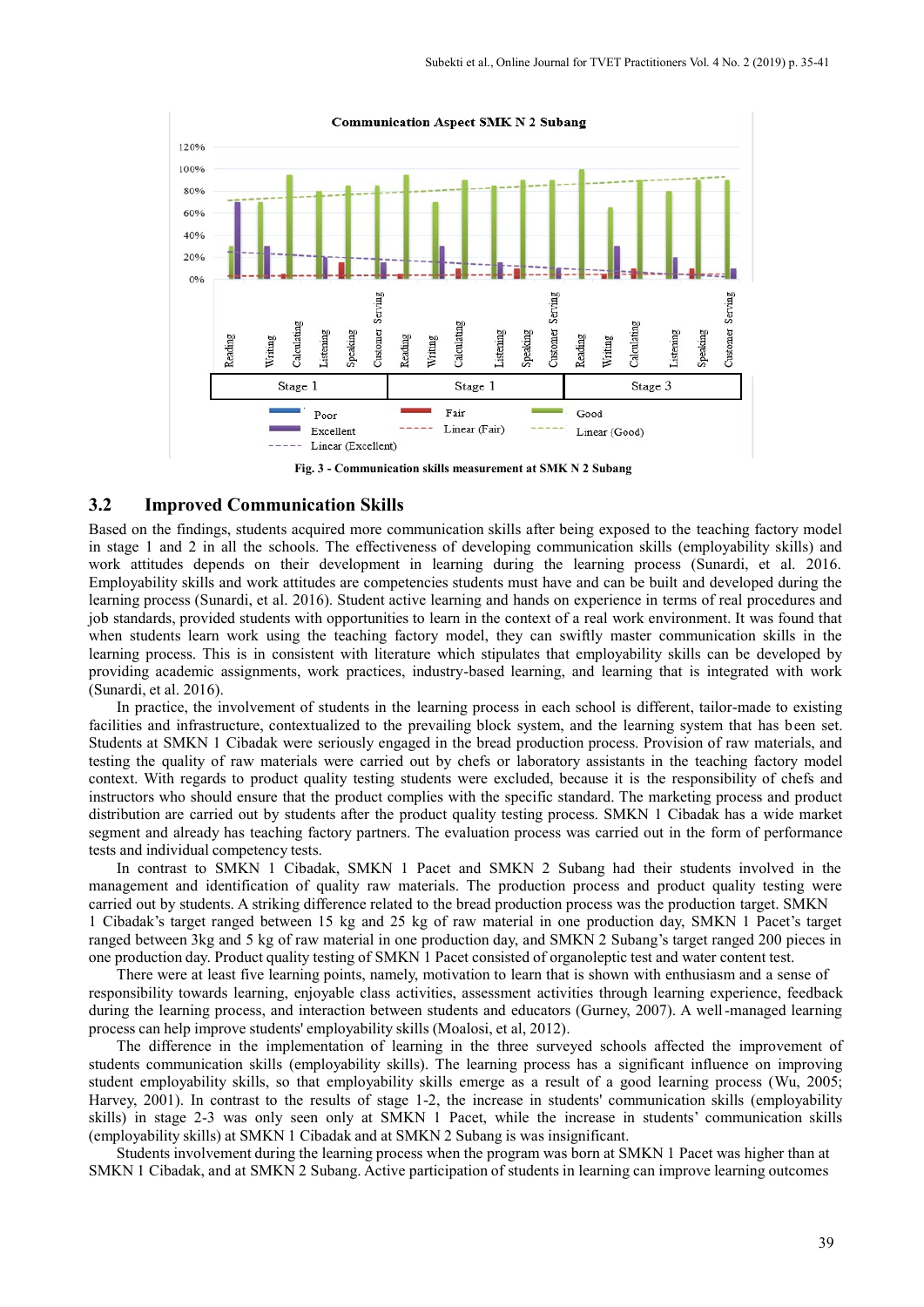and develop employability skills (Sunardi, et al. 2016). The involvement of students in work based learning is directly proportional to the student's accumulation of communication skills (employability skills). Work experience, work practices, cooperative learning that is integrated with work, and provision of academic assignments can develop employability skills in learners (Smith, et al. 2013).

The learning process using the teaching factory model at SMKN 1 Pacet was based on procedures and real job standards implemented from the naturalization of occupational health and safety, personal hygiene standards, the use of complete personal protective equipment, the process of identifying raw material quality, production processes, product testing, marketing, to product distribution . Standardized testing of personnel hygiene, examination of complete personal protective equipment use, process of identifying material quality was not seen in the implementation of the teaching factory model in the other two schools. Optimizing the role of peer tutors during the learning process took place, thus, influencing the course of the learning process. The role of peer tutors was not only limited to assisting students in completing technical activities, but also describing personal competencies that should be possessed by students who were participating in an incubation program. This incubation program integrated several tasks, namely fermentation, oven heat use, good manufacturing practice (GMP) application, occupational health and safety application, sanitation and product quality analysis. This integration is done to build and shape the character of class X students so as to prepare them for teaching factory learning in class XI.

The learning process and student involvement contributed significantly to the improvement of students' communication (employability) skills. Student participation, learning environment, and tutoring, are effective learning factors that can improve communication (employability) skills in learners (Wu, 2005; Harvey, 2001). As long as learning takes place, there are factors that interact with each other that can affect the improvement of student competencies (Wu, 2005; Robinson & Millan, 2006; Ogbeide, 2006). In relation to this, the implementation of work based learning in the form of teaching factory model at APHP Vocational Schools and efforts to improve the quality of hands on based learning, with procedures and real job standards, can improve students' communication (employability) skills. Figure 4, shows communication skills attainment by students in the three surveyed vocational schools.



#### **4. Conclusion**

Communication skills attainment by students were measured on the basis of six indicators that include; reading, writing, counting, listening, speaking, and serving customers. At least there are 20 competency units based on SKKNI that could be a reference for measuring communication skills in the bread production learning using the teaching factory model. Optimizing student involvement, learning environment conditioning, and tutoring contribute to the improvement of students' communication (employability) skills.

#### **Acknowledgement**

The authors wish to thank those who graciously gave their time, kind co-operation and encouragement which help us in completion of this study.

#### **References**

Arfandi, A. (2013). Relevansi Kompetensi Lulusan Diploma Tiga Teknik Sipil di Dunia Kerja. *Jurnal Pendidikan Vokasi*, *3*(3).

Buntat, Y., Jabor, M. K., Saud, M. S., Mansor, S. M. S. S., & Mustaffa, N. H. (2015). *Employability Skills Element's: Difference Perspective Between Teaching Staff and Employers Industrial in Malaysia*. *Procedia-Social and Behavioral*